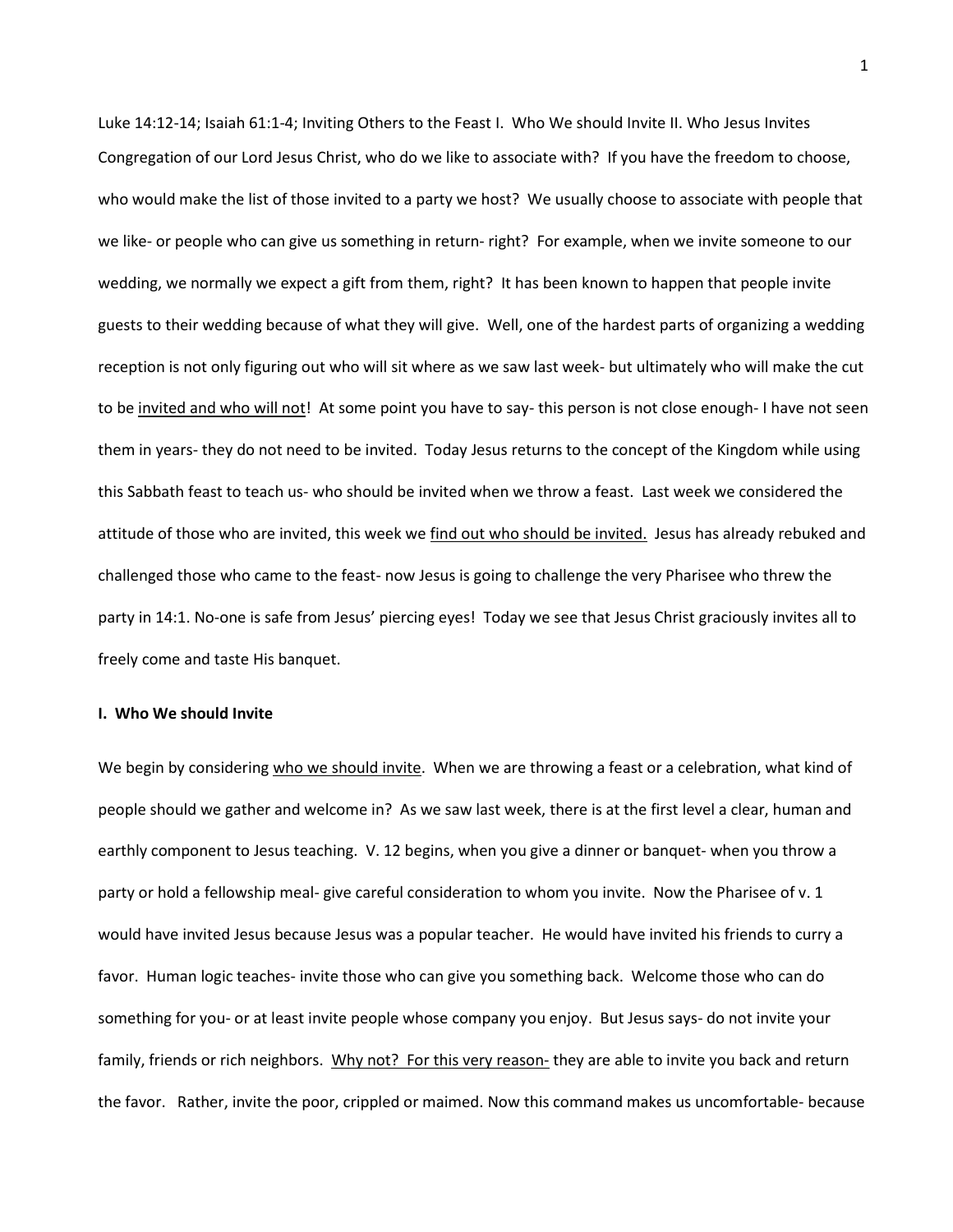it is a radical command that flies in the face of everything we are used to. When you host a party- we usually only invite our friends and family. The thing is- when you invite, feed and bless those who have- they will likely bless you in return. This is not bad in itself- but your service, kindness and invite will be rewarded in this life! You will already be blessed by these family and friends below. But if you are looking for a blessing in the life to come- you may need to change your strategy!

Who do you seek to invite to a meal? Here Jesus is calling us to a radically different way of life- to a lifestyle so unfamiliar it can only be described as divine or other worldly! Here Jesus is calling us to have a love for the lost- and the pressing command to do justice and show mercy to the poor, needy and neglected. So thenhave you ever invited someone into your home who was not a family member or close friend? Someone you knew would never invite you back? Jesus is saying- if your generosity is reserved for those who can repaythen you do not really understand the generosity of God! Now if you invite and they do not come- that is on them as we will see next week. But the command to invite the despised ones rests upon us! If our hospitality is only focussed on the family and friends- then we really do not understand the concept of Christian hospitality- which is really a love for broken, fellow man. I remember growing up in Iowa how hard it is for people to change or challenge tradition. For example- when asked about inviting people into their home the answer was- We always go to grandma's house for Sunday dinner. Any visitors to church would have to find somewhere else to go- because they had a standing invite that could not be broken. Now I love going to grandmas for dinner just as much as the next person- however- do we have room for the least of these? Jesus is calling for us to change our focus- to look around- to break with the trend. A commitment to the lost- to the poor, to the economically overlooked- what about these? Do we care for those with special needs- and seek to minister to those in prison? Basically – Jesus is saying- the "have nots" of this world- do not overlook these little ones! Jesus is not forbidding normal, social gatherings with friends and family. NO, we do not neglect or fail to take care of our own families. But this generosity is normal and expected- and it will likely be repaid in kind. True, Christian charity is to give to those who cannot repay. Be willing to associate and minister to such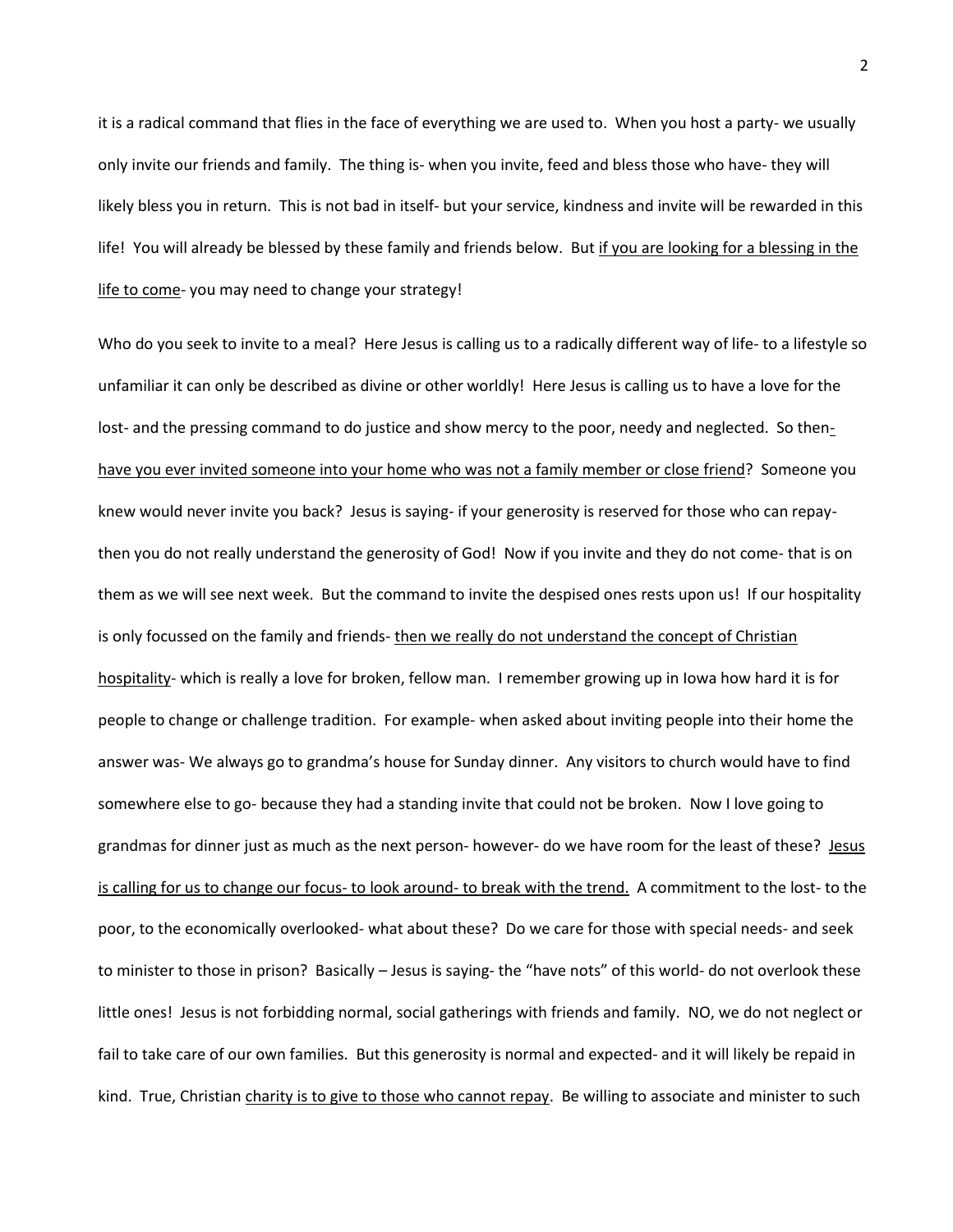as these! If you do this, great will be your reward- v. 14 concludes. Then our Father who sees what is done in secret will reward you in the open! The cup of cold water- the ones you invited over who never returned the favor- these acts of obedience will be rewarded with a Father's smile! In order to persuade us- even encourage this kind of thinking- Jesus says here that we will be blessed! Truly we see- it is more blessed to give than to receive! But how and when will we be blessed? We will be blessed by the Father at the resurrection- repaid and rewarded by God for this selfless act! Since we have not been repaid in this life- Our God will see to it that we are repaid in the life to come! Whatever is graciously given today- will be returnedeven more so- pressed in and running over to you! Truly your cup will overflow! So use your earthly treasures today in this way- and gain a spiritual- even an eternal reward tomorrow! Love the least of these- because that is what I did and do- our Lord says! So Christian hospitality is fueled by love- a love that does not grumble when a return invite is not received. Rather, we look out for the poor and despised as we seek to bless those in need! Seeking to do good to those who cannot do good to us in return.

## **II. Who Jesus Invites**

But Jesus is not only speaking to us- telling us what we should do! No, He is going to prove- to show us exactly what this looks like! The parable we find in v. 15 and following proves the generosity of this diving host. Jesus is going to do the very thing He commands- as we look ahead to v. 24. It is Jesus who is the host of this wedding banquet- He is throwing this wonderful party! It is His kingdom that is coming- it is His people that will make up the church- it is His bride that will be gathered! In this parable, Jesus is setting the table and sending out the invitations. He is making the preparations- sending out the RSVPs- and calling many to come. But the question is- who will He invite? The fact is, Jesus is going to do the very thing that He calls us to do because He will invite despised and rejected ones to His wedding supper! Note how v. 21 fulfills the command of v. 13. Jesus does the very thing He commands! Who does Jesus invite into His kingdom? Well, throughout His ministry He was known to associate with the poor, lame and blind. The social outcasts made up his companions. This was not only to fulfill His calling- as prophesied in Isaiah 61 as we read- His association with

3